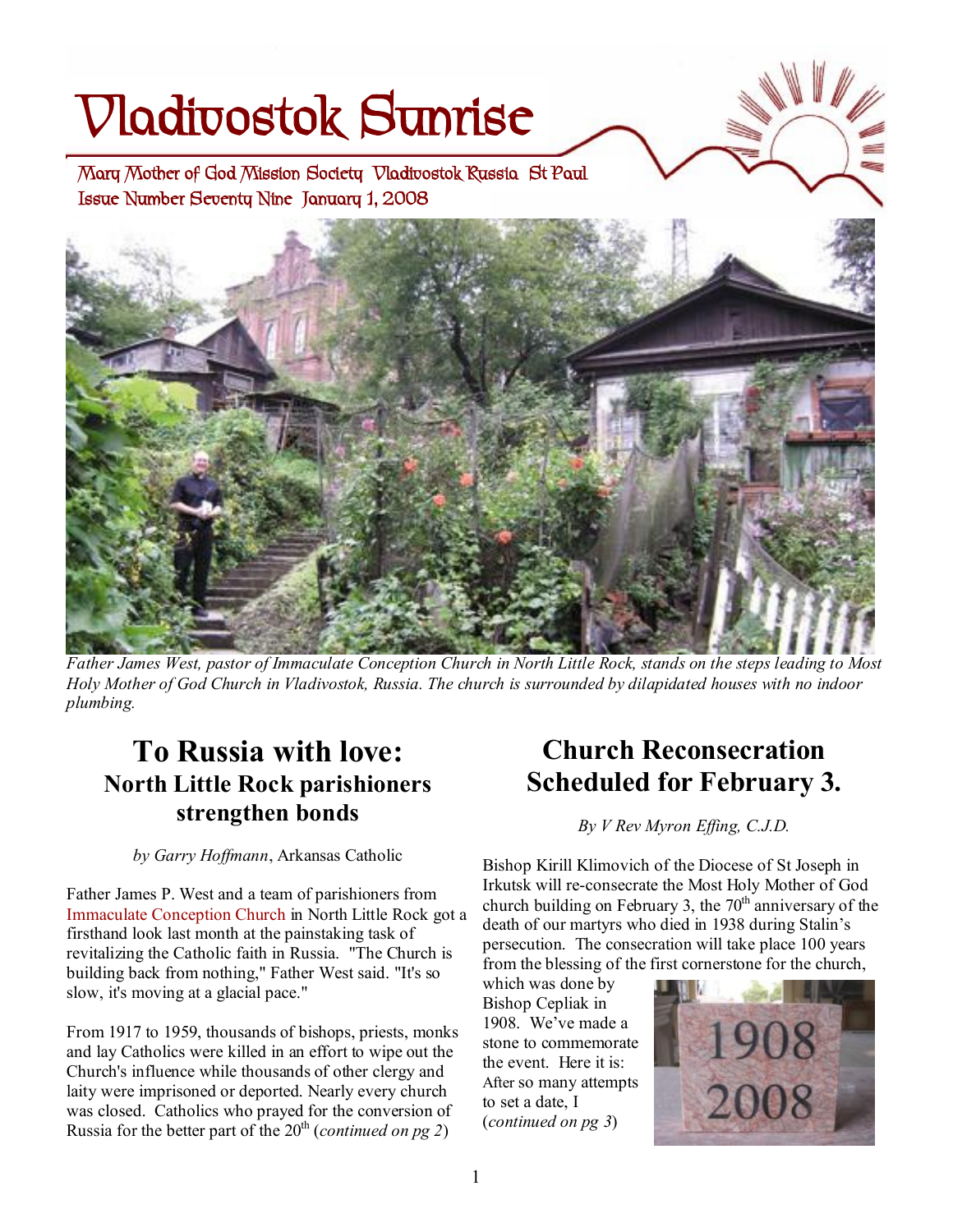century need to know that reopening society to religion didn't send waves of people rushing back to church, parishioner Susan Gray said. Emerging from the physical and emotional ruins of a totalitarian state isn't that simple. "There's no family structure now, there's no social structure, no community structures," Gray said. "Everybody's just a bunch of individuals thrown together.

... Family ties have fallen apart, parish ties have fallen apart."

Therein lies the reason why the North Little Rock church has bonded with Most Holy Mother of God Catholic Church in Vladivostok as a sister parish. The Catholic people of the Russian Far East need supportive dollars, action -- as well as prayers -- to support what parishioner John Stewart called a "small flame of faith" that survived 70-plus years of Communist rule. "It was a torch, but now it's just a little pilot light ... and it needs to be rekindled," added John Phillips.

The two men were part of the contingent that spent eight days in Vladivostok, a port city of roughly 700,000 on the Sea of Japan. Gray coordinated the Sept. 14-22 mission with Father West, pastor of Immaculate Conception, as spiritual leader. Four other parishioners made the trip -- Jane Ann Brucks, Ron Lensing, Pat Pyle and John Smith - - along with Dennis Paradise of Las Vegas, where he is a member of another sister parish to Most Holy Mother of God Church.

The team members visited an orphanage, a hospital for HIV-positive children, a hospice, a soup kitchen and also traveled to neighboring parishes. They did some varnishing and woodwork in a budding monastery adjacent to the hilltop church in Vladivostok and helped an elderly woman paint her ceiling. In contrast to churchand school-building missions to Central and South America, Gray said, this visit was all about setting an example of what people can do for one another. When two American priests took up residence at Most Holy Mother of God in 1992, she explained, "There was no such thing as a volunteer, no charitable anything." Besides, Gray added, building anything in Russia requires 23 permits. "The priests gave us a wish list, everything from Kool-Aid to diapers to organ shoes," Gray said. Each team member brought two suitcases, one for themselves and one packed with donated goods.

Father West said the work in Vladivostok illustrates building a Christian society from the ground up. "Communism robbed them of all humanity, all civility," the North Little Rock pastor said of the Russian people whom he saw and visited. "It's as though the church is having first to teach them what it means to be a human

being and then to move from there into the area of faith." The principal teachers are Father Myron Effing of Indiana, the pastor of Most Holy Mother of God, who is assisted by Father Daniel L. Maurer of Michigan. Their parish is part of the Diocese of St. Joseph in Irkutsk, geographically the biggest in the world but has only 22 priests. Irkutsk is about a four-hour plane trip west from Vladivostok, Gray said.

In a recent interview about their trip, five members of the mission team estimated that about 250 people attend Sunday Mass at Most Holy Mother of God. Among these are health-care workers and teachers, Gray said, but children are a rarity, as is any type of family presence. "Very, very few children were at Mass, and Father Dan explained that they hardly ever bring their children at all and I think he's trying to encourage that," Stewart said. "He's trying to develop a Sunday school or something like that to get the kids there." Lensing suggested a lingering fear of the state as a reason, left over from an era of Communist officials persuading children "to turn in a parent or a friend." A 95-percent divorce rate and a 75 percent alcoholism rate factor into the breakdown of the family across Russia, Gray said. She also said the Soviet Union was the first country to legalize abortion, in the early 1920s. A Russian woman averages five to 10 abortions in her lifetime, the group noted. Population is declining about 800,000 a year, Phillips added, in part because the death rate exceeds the birth rate and also because of strict immigration policies. Census figures put the Russian population at 141 million in July 2007 as compared with 301 million in the United States.

The North Little Rock group also found the infrastructure of Vladivostok sorely lacking: Roads full of potholes, utilities that struggled to keep the lights on or get hot water to people, the lack of a sewage plant and an unfinished capital campaign that has left city structures sitting idle with tree sprouting from the brick. "The motto and mantra for the trip was low expectations," Gray said. Stewart likened flying into Vladivostok as "going into black-and-white 1940 TV." Father West professed to being taken aback by the "deplorable" hospital conditions. But what struck him the most was the resilience of the people. "They could tell the most horrific details of their past with such calm," the pastor said. "It seemed like every family whose history we learned about had been exiled. ... It's just a fact of life."

Back home, Father West has been gratified by the financial support his parish is providing its sister church in Russia. The only special collection was taken at Mass last Dec. 8, the feast of the Immaculate Conception, when the two churches formally forged ties. The relationship was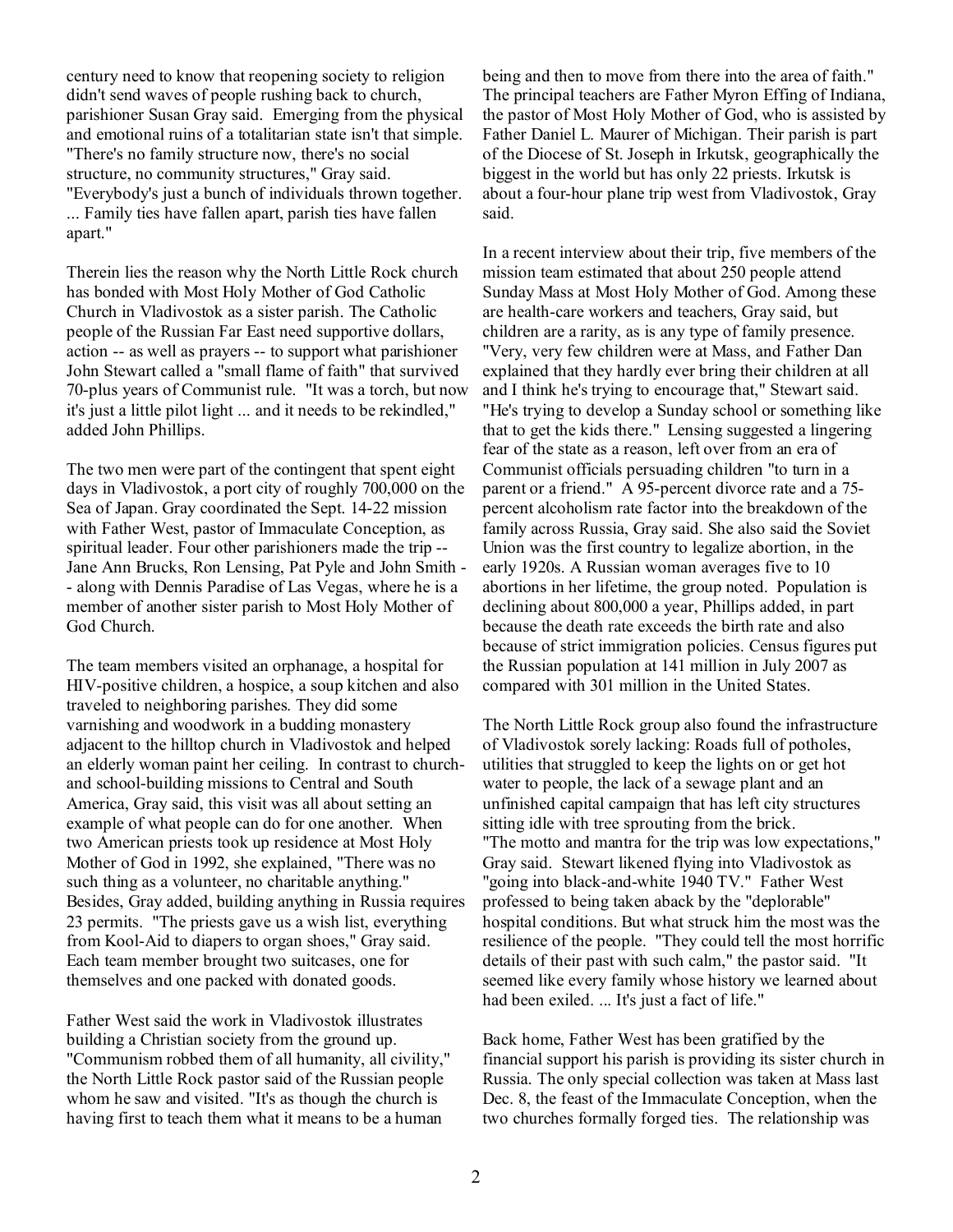seeded in 2005, when Father West met Father Maurer, with Gray as intermediary. While living in Arkansas, she has served as grant writer for the St. Paul, Minn.-based Mary Mother of God Mission Society since 1993, shortly after she met Father Effing. She made her inaugural trip to Vladivostok in 1996. The Mission Society's purpose is securing spiritual and material assistance for the Catholic Church in the Russian Far East. Funds raised by sister parishes, such as Immaculate Conception, go to the St. Paul office, from where funds are sent via bank transfers to Vladivostok and into the general fund of Most Holy Mother of God Church. Gray said individuals in the United States sometimes contribute funds for specific projects or she will write a project-specific proposal that is funded.

At Immaculate Conception, blue envelopes for donations subsequent to those taken up Dec. 8 are inserted in the monthly parish mail out. Contributions to the Russian mission totaled more than \$1,700 in September alone. "To me, that's the most moving aspect of it all on our side of the ocean, how faithful our parishioners have been to this very worthy cause," Father West said. Church members have an opportunity to learn more about what and whom they are supporting in Vladivostok after 10:30 a.m. Mass Sunday, Nov. 4. The mission team has scheduled a PowerPoint presentation about their trip in Immaculata Hall. "It was such a wonderful experience," Father West said. "I'd get back on the plane and go right back over there right now."

<http://www.arkansascatholic.org/article.php?id=1045>



*The new Our Lady of Fatima rectory building at the first snowfall of winter. The fence is not yet done. From the street it looks like a two story building, but, as it sits on a hillside, it actually has three full stories.*



*The scaffold is in place, and the old metal covers over the place for the steeples have been removed.* 

#### (**New Date** *Continued from pg 1*.)

hesitated to set one again, but this time it looks final. The bishop has also agreed to bless our new Our Lady of Fatima rectory/monastery building on the evening of February 2, The Feast of the Presentation of the Lord Jesus in the Temple.

Meanwhile, we've started work on the steeples! We can't have them completely done by February 3, of course, but we'd like to have at least some of it done! We're only halfway on the financing, but we are relying on God (and benefactors) to provide. Above is a photo of how the workers removed the metal covering on the base of the first steeple where the bells will be, and temporarily covered the opening with blue plastic for the night. Already now that visible framework has been removed from both sides of the church and the workmen are getting read to pour a concrete floor there, after which the bricks will start rising. Hopefully, no one will fall from the scaffold! Probably the very tops of the steeples will have to be made in China, as we don't think we can find metal workers in the local labor market.

We are hoping God will send major donors our way so that we can finish the job! And I do mean finish. Why? We have a document written by Bishop Slivovsky where he asks the Papal Nuncio to allow him to consecrate the church without the steeples. So the finishing the steeples is a way to honor those folks who tried to finish the church, but then suffered so terribly from the Communist repression, including so many martyrs. So we are hoping to see the reconsecration WITH as much of the steeples as possible.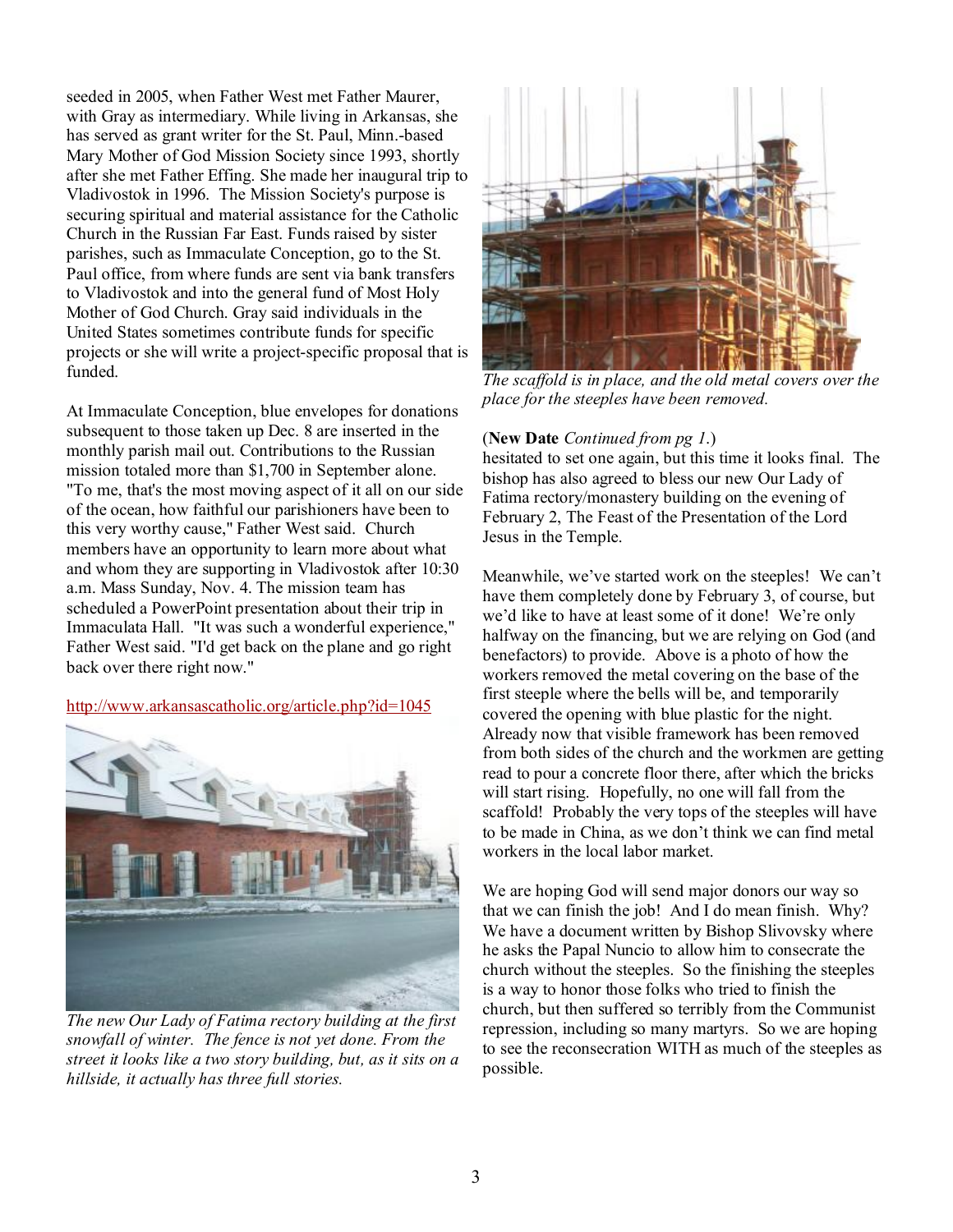## **How to Communicate with Us**

#### **Internet**

Russian language: [www.catholic.vladivostok.ru](http://www.catholic.vladivostok.ru) English language: [www.vladmission.org](http://www.vladmission.org) Sisters in English: [www.cjd.cc](http://www.cjd.cc)

#### **Office in Russia: Phone:** 011-7-4232-26-96-14

#### myron@eatholic.vladivostok.ru daniel@catholic.vladivostok.ru

**Letters** without donations: Most Holy Mother of God Catholic Parish Volodarskovo 22 690001 Vladivostok RUSSIA

#### **Office in America: Phone and FAX:** 1-(651)227-0208 usoffice@vladmission.org

#### **Donations and letters**:

Mary Mother of God Mission Society 1854 Jefferson Ave St Paul MN 55105-1662

Or you can **donate from your credit card** through our web site. Your donations are tax-deductible. You will receive any required receipt for tax purposes by return mail. Please be assured that we do not sell our mailing list or any other donor information to other organizations. **Donations in kind**. If you have items that you think we can use, please contact Mrs Sandra Sonnen at the Mission Office in St Paul giving a complete list of items.

#### **Office in Canada: Phone**: 1-(807) 597-6052 gnivall@shaw.ca

**Donations and letters**: Mary Mother of God Mission Society PO Box 868 Atikokan Ontario Canada P0T 1C0

**Sisters in Jesus the Lord: Phone:** (651)230-3337 525 Thomas Ave St Paul, MN 55103

**Vladivostok Sunrise** Edited and produced in Russia by V Rev Myron Effing, C.J.D. Assembled for mailing by Nativity Parish, St Paul, Minnesota.

# **News Notes**

*by V Rev Myron Effing, C.J.D.*

• The Parish of the Most Holy Mother of God was able to move Sunday Mass back into the church on October 7 (without the reconsecration yet, of course.) Bishop Kirill was here for that event (which was the date formerly planned for the reconsecration.) The first Sunday of October is our traditional day for the anointing of the ambulatory sick. It was the first time that Bishop Kirill was able to participate in that sacrament with us, which was received by about 35 people. They had been well prepared by the Parish Director of Charities, Lilia

Timofeevna. We also were able to have the first organ concert in the church in over a year on November 8 and 9.



*The inside of the church on October 7 with Bishop Kirill. The altar and tabernacle stand are still not in place, and the raredos is still unpainted, but we hope to get that done before February.* 

*The audience awaits the beginning of the first concert.*

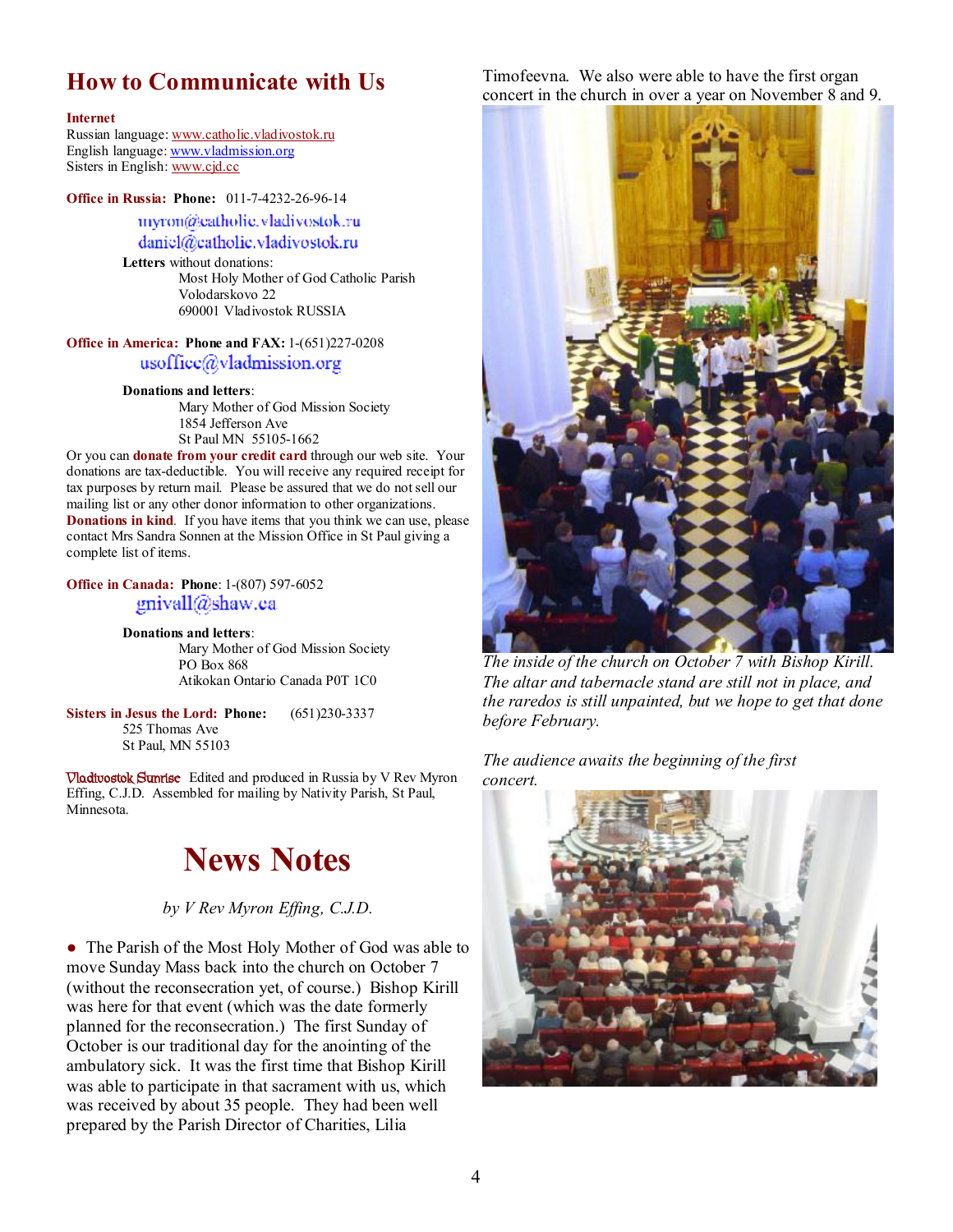

*The laying on of hands in silent prayer is part of the Sacrament of the Anointing of the Sick.* 

• October 4 was a great day for Nativity Parish in Ussurysk. It was the day when Bishop Kirill Klimovich came to bless the new, beautiful building that the Franciscans have built there as a center for social services. It is expected that it will be mostly a homeless shelter one of the few in Russia. The joint enterprise with the City of Ussurysk has not opened it doors, yet, awaiting final licensing and the selection and training of staff. But the word is already around the state that Ussurysk is the place to go if you are desperate for temporary lodging. The Center is planning to provide social rehabilitation services, too. It is located near the city hospital, and has a beautiful park with a fountain in front, and room for some small gardens in the rear. Congratulations, Fr Dominic Kim O.S.F. and parish!



*This view shows the front of the building, which is less than half.* 

*These beds will beat sleeping in the train station on hard benches sitting up, which is usual for the homeless.* 





*Pastor Fr Dominic with Bishop Kirill.* 

*Several dance troops provided entertainment afterward.* 

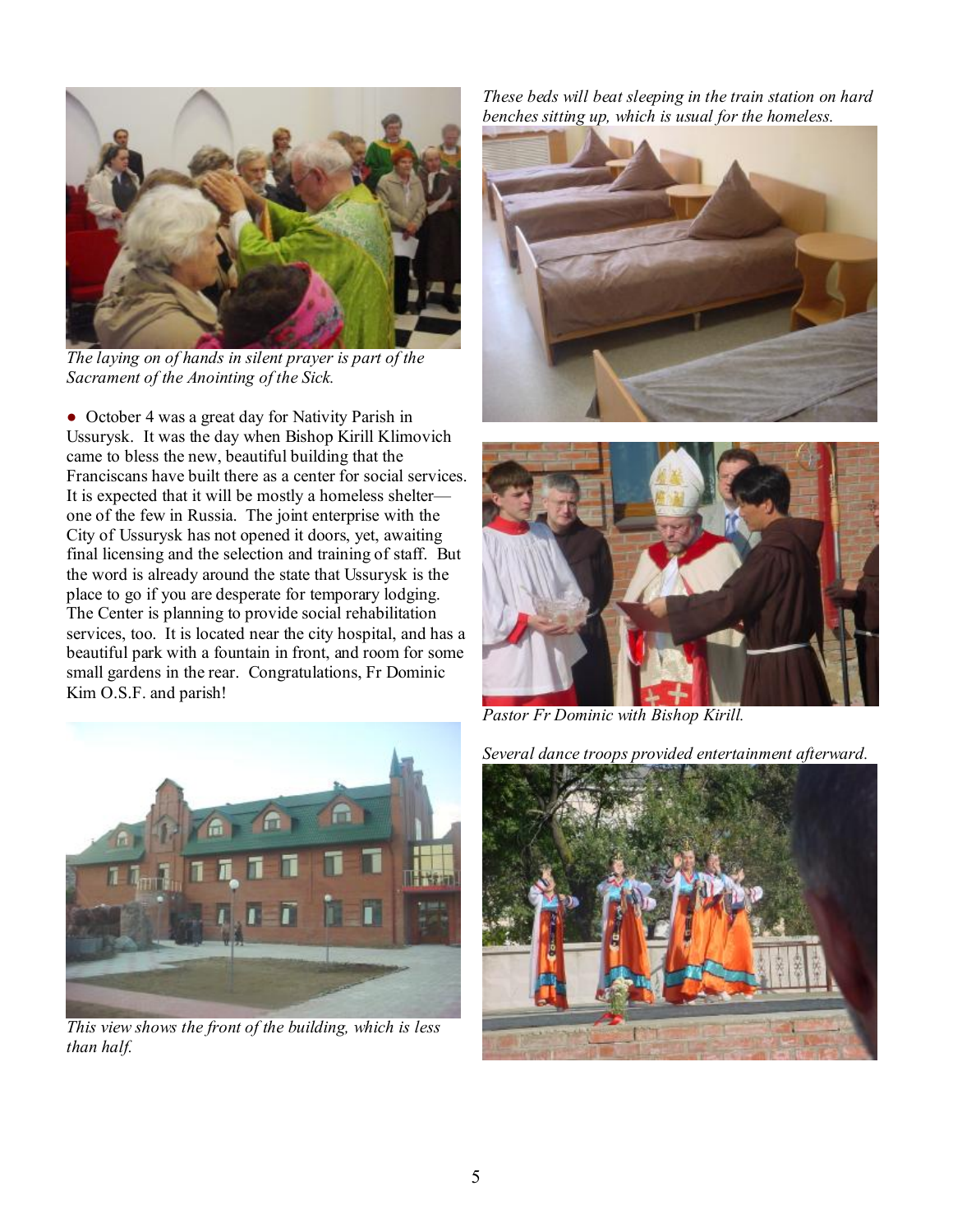

*Korean and Russian government officials, as well as the Franciscan superior and a representative from the Sisters of St Paul de Chartes from Seoul, were on hand to cut the ribbon at the entrance.* 

• The Board of our Women's Support Centers met in October to plan activities for the year, and to review the statistics for the effectiveness of our work as we approach the ten year mark in our history. See the table of statistics on this page. Among conclusions was that we need to incorporate the Women's Support Centers as a non-profit corporation separate from the parishes so that they will have more ready access to public schools and public programs. We need to open several more centers, and that is an investment in equipment and volunteer training. We need to update our equipment to DVD and projectors instead of video, to be able to show films about pregnancy as part of our lecture program. And we need to update some centers' computers to notebooks. This is because of the theft of several computers this past year because their centers were located in less guarded buildings—thieves mostly entered through windows. By using notebook computers, the volunteers can take them home at night, which will be more safe.

It was also decided that the seminar this year for all volunteers would be held in Khabarovsk at Holy Trinity Parish. In addition to special instructions for new volunteers, and another meeting of the Board, there would also be a Retreat Day of Prayer and Reflection. The seminar is planned for February 8, 9, and 10.

We were also happy to receive a grant proposal from the Blagoveshensk center to buy baby buggies which could be loaned to young student moms who don't have the money to buy their own. (Baby buggies are still popular in Russia rather than strollers because of the roughness of streets and sidewalks—the wheels are bigger, so the ride is smoother. Some strollers are almost impossible to push on rough surfaces and in snow.



*CARITAS Women's Support Center's Board members: (back l to r) Leila Abasovna (Nakhodka), Tatyana Jakaeva (Arsenyev), Tatyana (Khabarovsk), Fr Myron (CARITAS President), Olga Bernikova (Vladivostok), Nadezhda Morozova (Lesozovodsk); (front) Sr Evgenia Gonzalo (Program Director), Lyubov Sadovnika (Artyom), Galina Anatolievna (Blagoveschensk), and Nadezhda's daughter Marina.* 

| Women's Support Centers Activity                      | 1998-  |
|-------------------------------------------------------|--------|
| Cumulative                                            | 2006   |
| Visitors to the Centers                               |        |
| First-time visitors                                   | 10,103 |
| Visitors making their second or later visits          | 8.768  |
| Volunteer Visits to the Clients                       |        |
| Visits to clients at home                             | 1,887  |
| Visits to clients in the hospital                     | 1,472  |
| Type of Pregnancy                                     |        |
| Clients with satisfactory pregnancies                 | 2.271  |
| Clients with crisis pregnancies                       | 5,508  |
| No. of Students attending Staff Talks                 |        |
| Talks on the development of the unborn child          | 6,946  |
| Talks on Contraception & Natural Family Planning      | 6.307  |
| Talks on Abortion & Post-Abortion Syndrome            | 3.916  |
| Talks on Venereal Disease                             | 2.232  |
| Talks on other topics                                 | 7.136  |
| Consultations by telephone or e-mail                  |        |
| By telephone                                          | 6.730  |
| By e-mail                                             | 528    |
| Pregnancy Tests Administered                          | 2.049  |
| Recipients of Material Help (financial, baby clothes, | 6.680  |
| etc.)                                                 |        |
| Number of Ultra sounds Performed                      | 960*   |

• The first weekend in November was a busy one for our Sister Parish of St Joseph in Modesto, CA. It was the annual dinner for Russia. It was a total success. Here is what Vicky Trevillian, the Sister-Parish Committee Coordinator had to say after the event:

"Sister Parish Team, Congratulations on the wonderful dinner last night! You are marvelous, simply marvelous! Many of our guests had a wonderful time, and we raised three times more for our Sister Parish this year than last year! What a wonderful improvement! Thanks and praise to God! The best part for me was being touched beyond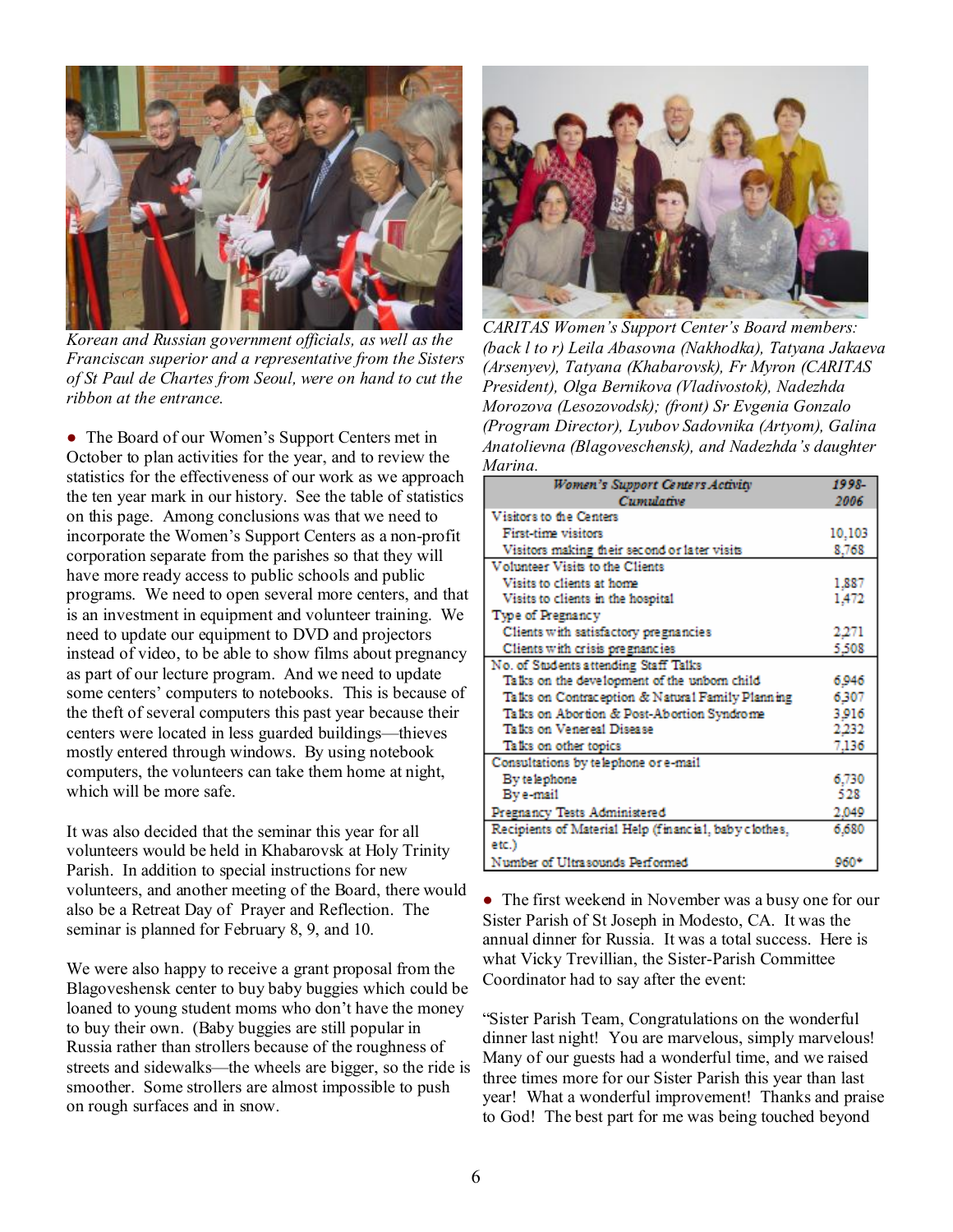words and to tears watching the hands go up bidding to help fund the needs of our sisters and brothers in Russia. Watching our parish family united in charity is both humbling and beautiful.

I guess this kind of raises the bar for next year, huh?! Can we meet this Wednesday, November 7, 6:00 pm at my house to debrief before while the dinner is fresh in our minds? We will have a bit of a celebration party, too! It's wonderful working with all of you in the Sister Parish Project. May the Holy Spirit always guide us in joy and love for one another near and far. Thank you for everything. I love you guys! God bless you and your families. Love, Vicky"



*The well prepared dinner is always a fun event.* 

*Unsung heroes worked behind the scenes.* 



**Remember "Mary Mother of God Mission Society" in your will.** 



*Patricia enjoys dinner with grandpa.* 

• On November 25 I traveled to Khabarovsk to install the new pastor in the parishes of St Benedict and Holy Trinity. He is Fr Marcelo Brandan, from Argentina. He is a member of a new religious order called the Society of the Incarnate Word. This is their third place of service in Russia. They have many vocations in Argentina.

*At Holy Trinity Parish, the process was witness by the newly elected trustee of the parish, Valentina Nam*